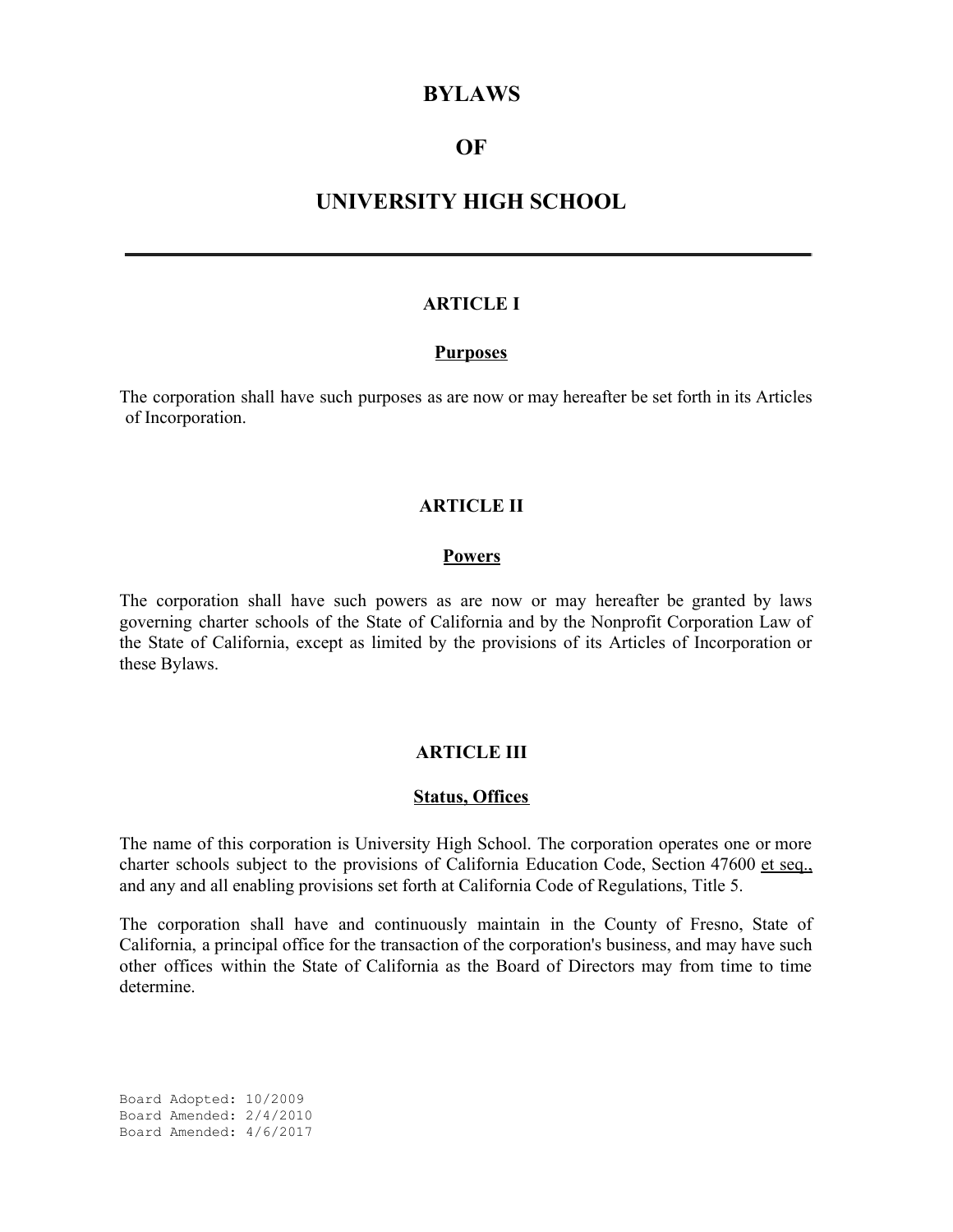## **ARTICLE IV**

### **Members**

**Section 1. No Regular Members**. In accordance with Section 5310 of the California Nonprofit Public Benefit Corporation Law, the corporation shall have no members within the meaning of Section 5056 of that law. All actions which would otherwise require approval by a majority of all members or approval by members shall require only approval of the Board of Directors. All rights which would otherwise vest in members shall vest in the Directors.

**Section 2. Persons Associated With the Corporation.** By resolution, the Board of Directors may create any advisory committees, boards, councils, honorary memberships or other bodies as it deems appropriate. The Board of Directors may not, however, delegate the authority of the Board to any such entities or persons. The Board of Directors may also, by resolution, confer upon any such class or classes of such persons some or all of the rights of a member under the California Nonprofit Corporation Law other than the right to vote

- (a) for the election of a Director or Directors or an Officer or Officers; or
- (b) on a disposition of all or substantially all of the assets of the corporation; or
- (c) on a merger; or
- (d) on a dissolution; or
- (e) on changes to the corporation's Articles of Incorporation or Bylaws;

all such voting rights being vested exclusively in the Board of Directors

### **ARTICLE V Board of Directors**

**Section 1. Definition of Terms.** For the purpose of these Bylaws, "Board of Directors" or "Board" refers to the Board of Directors of the corporation, unless otherwise specifically indicated.

**Section 2.** General **Powers**. All the business and affairs of the corporation shall be managed and controlled by the Board of Directors.

**Section 3. Number.** The authorized number of Directors shall be not less than three (3) nor more than seven (7) until changed by an amendment of this Section 3 of Article V. The Board may appoint or discontinue additional ex-officio members at any time.

**Section 4. Selection and Tenure.** Directors serve three (3) year terms on the corporation's Board of Directors. Terms shall be monitored and staggered so no more than three (3) terms end in a single year. Upon mutual agreement, the Board may extend the term of members by one (1) year to achieve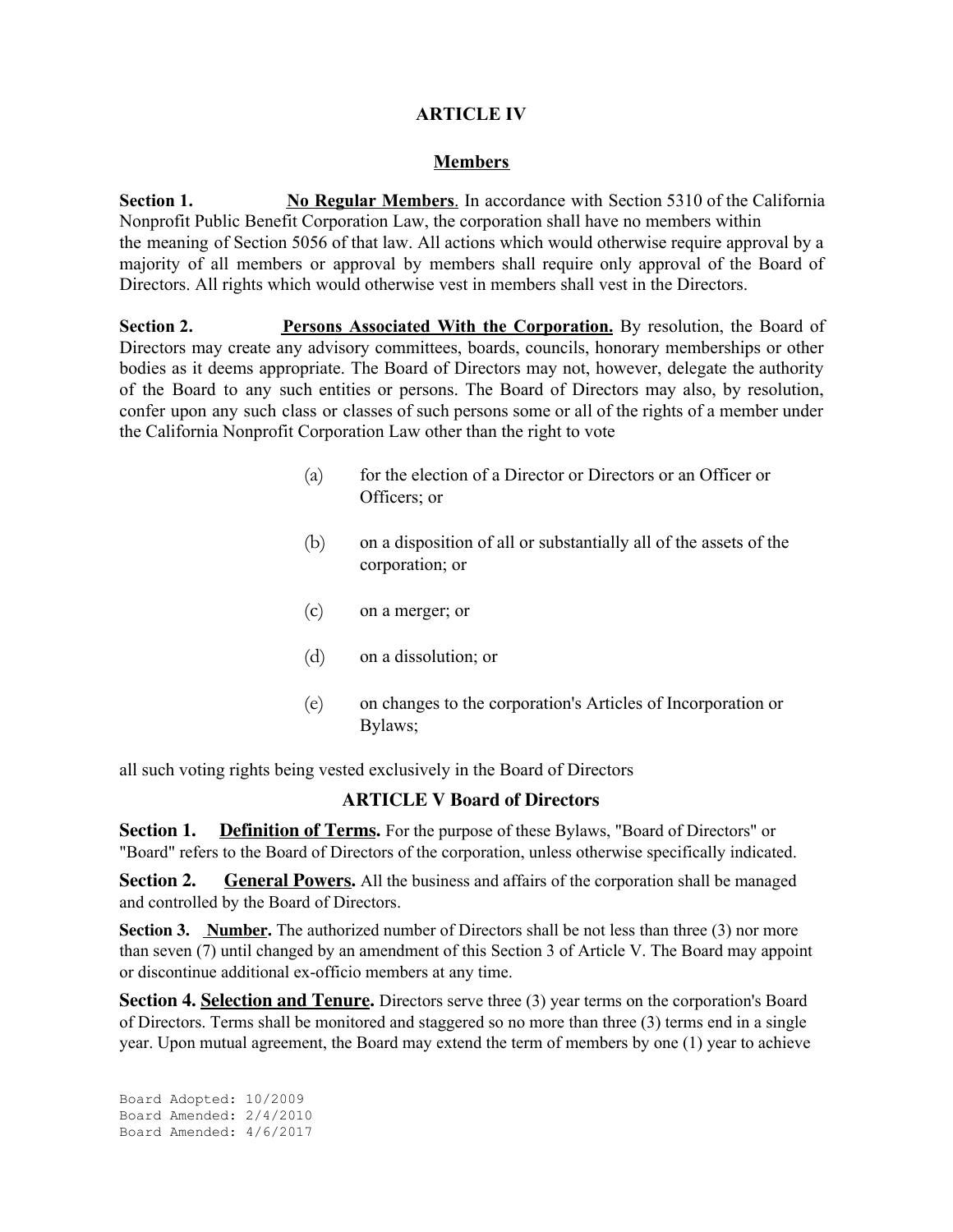continuity (see Article VIII, Section 4). Directors may serve any number of terms, consecutively or non-consecutively**.**

Director Selection Process

- 1) Prior to the February meeting, the Board Chair will contact each Director whose term is ending, or who no longer qualifies to serve in the representation designation for which the Director was elected (See Article V, Section 5), to determine whether the Director is interested in continuing for a new term. The Chair will report the outcome of this determination to the Directors prior to the February meeting.
- 2) At the February meeting, during a closed session of the continuing Directors, board composition, needs, goals, and representation designations will be assessed. Based upon this assessment, a Director whose term is ending may or may not be redesignated, or re-elected to a new term by the continuing Directors.
- 3) At the February meeting, in open session, the outcome of the assessment and/or the results of the re-election, if any, will be reported. At this meeting, the Board will determine procedures to fill any upcoming vacancies.
- 4) Normally, new Directors will be nominated and elected during the March or April meeting, and prior to the final meeting of the school year.
- 5) Normally, the meeting in May is considered the final meeting of a Director whose term is ending at the end of the school year in May (so last meeting is in May but term continues until the end of the elective session). The term of a newly elected Director will begin with the last meeting of the school year usually held in June (usually held just after the school year has ended as board meetings usually take place the first Thursday of the month).
- 6) Board Officers will be nominated and elected/re-elected at the meeting in May. (See Article VII, Section 2)

**Section 5. Composition of Board of Directors.** The Board of Directors shall be constituted as follows: one (1) member representing the California State University, Fresno, School of Arts and Humanities (nominated by the Dean of Arts and Humanities); one (1) member representing the California State University, Fresno, Kremen School of Education and Human Development (nominated by the Dean of the Kremen School of Education and Human Development); one (1) member representing the California State University, Fresno, faculty (Music, Science or Math preferred) or administration; not more than one (1) member who is an agent or representative of the chartering school district; not more than three (3) parent representative members who are each the parent of unrelated students matriculated at University High School (this does not prohibit Directors serving in other board positions from having children who attend University High School); and not more than two (2) members representing the community serviced by the charter school hereunder. All members shall be officially nominated and elected by the Board of Directors. The board shall have broad latitude with regard to the selection of ex-officio members.

**Section 6. Voting.** Each member of the Board of Directors shall have one (1) vote. There shall be no proxy voting permitted for the transaction of any of the business of this corporation.

**Section 7. Resignation and Removal.** Any Director may resign from the Board at any time by giving written notice to the Chair or the Secretary of the corporation and, unless otherwise specified therein, the acceptance of such resignation shall not be necessary to make it effective. Directors may be removed from office by majority vote of the Board of Directors. A Director shall automatically be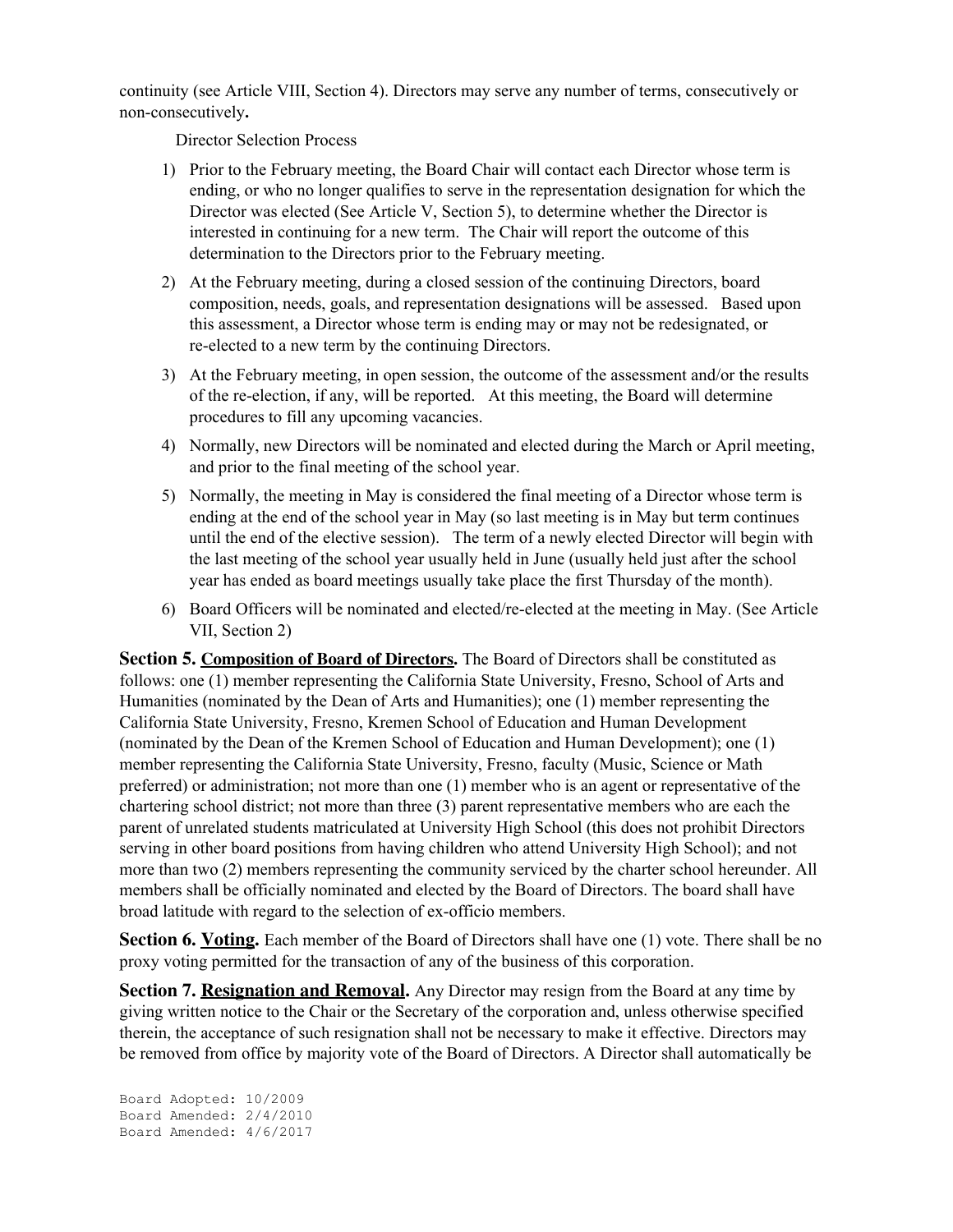removed from office if he or she fails to attend three (3) consecutive meetings of the Board of Directors without being excused there from.

**Section 8. Vacancies.** Any vacancy occurring on the Board of Directors of the corporation shall be filled by the Board of Directors for the remainder of the vacated term.

**Section 9. Compensation of Directors.** No Director shall receive any salary or other similar compensation for any services as a Director; however, the Board of Directors may authorize in advance the reimbursement of actual and necessary expenses incurred by individual Directors performing duties as Directors. Nothing in this Section shall be construed as precluding payment of salaries, wages and benefits to Directors who are also employees of the corporation.

**Section 10. <b>Inspection** by Directors. Each Director shall have the right at any reasonable time to inspect all books, records, and documents of every kind and the physical properties of the corporation for a purpose reasonably related to such person's interest as a Director, provided that such Director shall not have the right to inspect those books, records or documents made privileged or confidential by law. Any demand for inspection other than at a Directors' meeting shall be made in writing to the Chair, Secretary, or the Executive Director of this corporation. This inspection must be made by the Director in person,

provided that the Director may be accompanied by an agent or attorney, and the right of inspection includes the right to copy and make extracts of documents. Nothing in this section shall affect the right of the Board of Directors to conduct the business of the corporation as set forth in these Bylaws.

# **ARTICLE VI Indemnification of Directors, Officers, and Other Agents**

**Section 1. Right of Indemnity.** To the fullest extent permitted by law, the corporation shall indemnify its Directors, Officers, employees, and other persons described in Section 5238 (a) of the California Corporations Code, including persons formerly occupying any such position, against all expenses, judgments, fines, settlements and other amounts actually and reasonably incurred by them in connection with any "proceeding" as that term is used in that Section, and including an action by or in the right of the corporation, by reason of the fact that the person is or was a person described in that Section. "Expenses" as used in this Bylaw shall have the same meaning as in Section 5238 (a) of the California Corporations Code.

**Section 2. Approval of Indemnity.** On written request to the Board by any person seeking indemnification under Section 5238 (b) or Section 5238 (c) of the California Corporations Code, the Board shall promptly determine under Section 5238 (e) of the California Corporations Code whether the applicable standard of conduct set forth in Section 5238 (b) or Section 5238 (c) has been met and, if so, the Board shall authorize indemnification.

**Section 3.** Advancement of **Expenses**. To the fullest extent permitted by law and except as otherwise determined by the Board in a specific instance, expenses incurred by a person seeking indemnification under these Bylaws in defending any proceeding covered by those Sections shall be advanced by the corporation before final disposition of the proceeding, on receipt by the corporation of an undertaking by or on behalf of that person that the advance will be repaid unless it is ultimately determined that the person is entitled to be indemnified by the corporation for those expenses.

**Section 4. Insurance.** The corporation shall have the right to purchase and maintain insurance to the full extent permitted by law on behalf of its Officers, Directors, employees, and other agents, against any liability asserted against or incurred by any Officer, Director, employee, or agent in such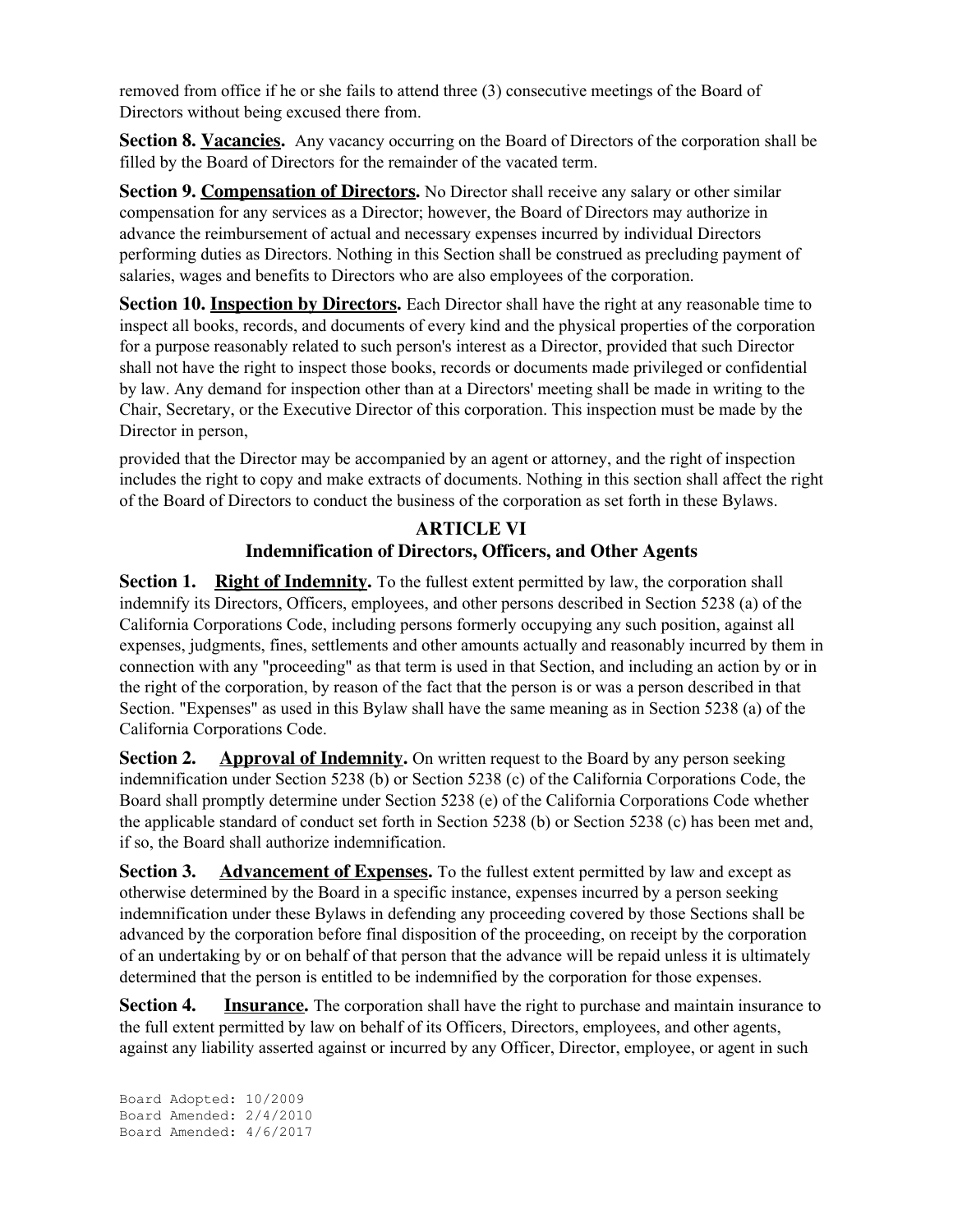capacity or arising out of the Officer's, Director's, employee's, or agent's status as such, provided that the corporation need not exercise such right.

# **ARTICLE VII Meetings of the Board of Directors**

**Section 1. Place of Meetings.** All meetings of the Board of Directors shall be held at the principal office of the corporation or at such other place as may be designated for that purpose.

**Section 2. Annual Meeting.** An annual meeting of the Board of Directors shall be held at the end of each school year, (normally the June meeting). Such meeting shall be held at the principal office of the corporation or at such other time and place as the Board of Directors may from time to time designate. Such meeting shall be for the purpose of electing/re-electing Officers of the corporation and for the transaction of such other business as may come before the meeting.

**Section 3. Removal and Resignation.** Any Officer elected by the Board of Directors may be removed from office by the Board of Directors at any meeting at which a quorum is present whenever, in their judgment, the best interests of the corporation would be served thereby. Any elected Officer may resign from office at any time by giving written notice to the Chair or the Secretary of the corporation and unless otherwise specified therein, the acceptance of such resignation shall not be necessary to make it effective. Any resignation is without prejudice to the rights, if any, of the corporation under any contract to which the Officer is a party.

**Section 4. Terms of Office and Vacancies.** Except as provided in the case of Officers appointed under this Section 4 of Article VIII, each Officer shall hold office for a term of one (1) year or until his or her successor shall have been elected, unless he or she shall sooner resign, be removed, or become ineligible to continue to serve in such capacity. Elected Officers may serve as many successive one (1) year terms as the Board of Directors deems appropriate. Vacancies may be filled or new offices created and filled at any meeting of the Board of Directors. A vacancy in any office may be filled by the Board of Directors for the unexpired portion of the term.

**Section 5. Chair.** The Chair shall be the Chairperson of and preside at all meetings of the Board of Directors and of the Executive Committee. The Chair shall be selected in the manner set forth above and the Chair shall be an ex-officio member of all committees which may be from time to time elected or appointed and may serve as Chairperson of the Executive Committee. The Chair may sign, with the Secretary or any other proper Officer of the corporation authorized by the Board of Directors, any deeds, mortgages, bonds, contracts, or other instruments which have been authorized to be executed on behalf of the corporation, except in cases where the signing thereof shall be expressly delegated by the Board of Directors, or by these Bylaws, or by statute to some other Officer or agent of the corporation; and, in general, he or she shall perform all duties incident to the functions of the Chair of the Board of a corporation and such other duties as may be prescribed by the Board of Directors from time to time.

**Section 6. Vice-Chair.** In the absence of the Chair, the Vice-Chair shall perform all the duties of the Chair. The Vice-Chair shall have such other powers and perform such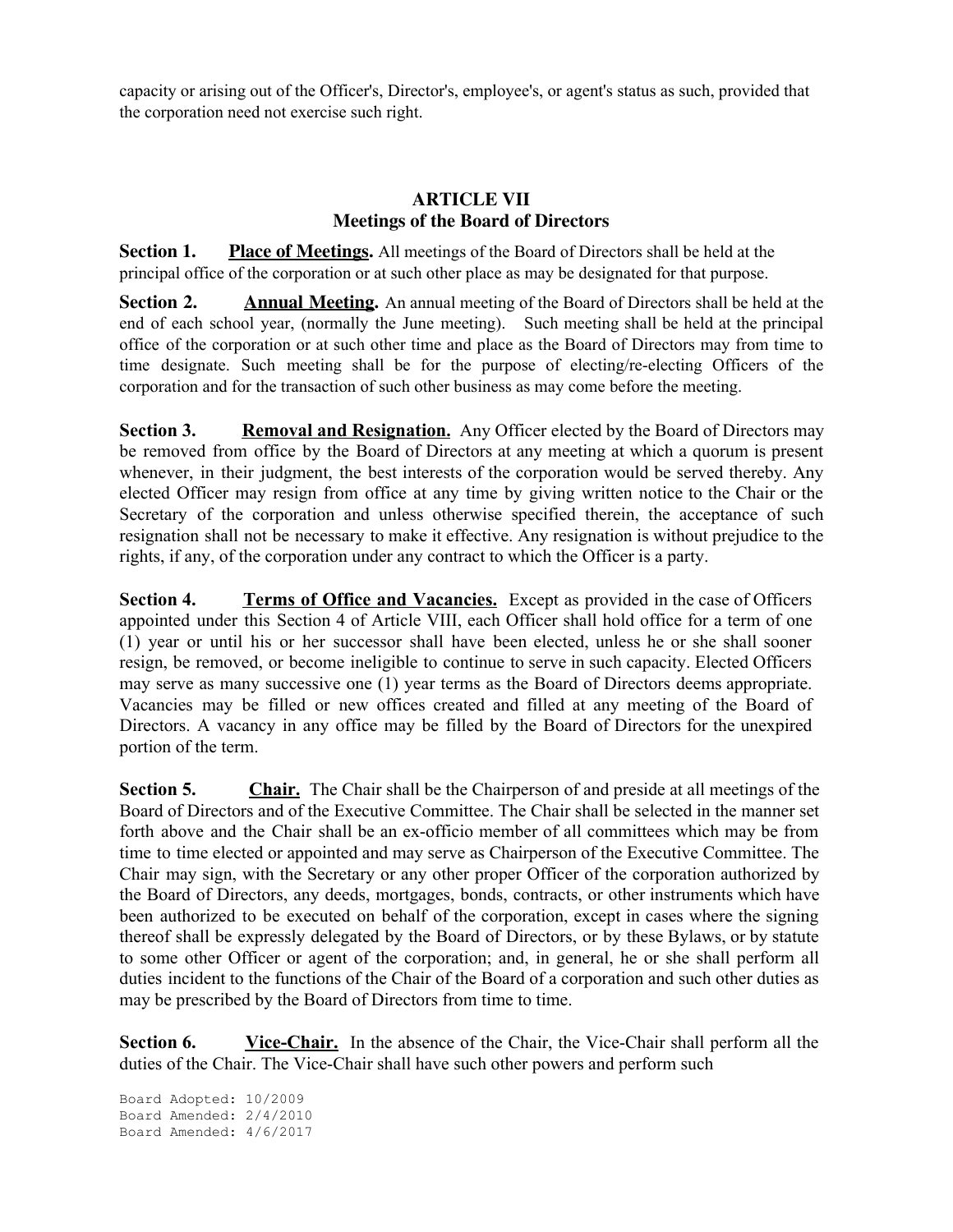other duties as may be assigned to him or her by the Chair or by the Board of Directors.

**Section 7. Secretary.** The Secretary shall keep or cause to be kept a book of minutes at the principal office or at such other place as the Board of Directors may order of all meetings of the Directors and of the Executive Committee, with the time and place of holding, whether regular or special, and if special, how authorized, the notice thereof given, and the names of those present at the Directors meetings. The Secretary shall give or cause to be given notice of all the meetings of the Board of Directors required by these Bylaws or by law to be given.

**Section 8. Chief Financial Officer.** The Chief Financial Officer shall keep,

maintain, or supervise, or cause the keeping, maintenance, or supervision of, the deposit of all, assets, liabilities, receipts, disbursements, gains, losses, and other funds of this corporation in such bank or banks as may be designated by the Board of Directors. The Chief Financial Officer shall, upon proper request, issue an accounting of all implicated transactions, including any related report as to the financial condition of the corporation. The Chief Financial Officer shall discharge such other duties as pertain to the office or as may be prescribed from time to time by the Board of Directors or these Bylaws. If required by the Board of Directors, the Chief Financial Officer shall give a bond for the faithful discharge of his or her other duties in such sum and with such surety as the Board of Directors shall determine.

# **ARTICLE IX**

## **Committees**

**Section 1.** Committees. The Board may appoint one or more committees, each consisting of less than a quorum of voting Directors, and delegate to such committees any of the authority of the Board except with respect to

- (a) the filling of vacancies on the Board or on any committee;
- (b) the fixing of compensation of the Directors for serving on the Board or on any committee, should Article V, Section 9, be amended to allow such compensation;
- (c) the amendment or repeal of Bylaws or the adoption of any new Bylaws;
- (d) the amendment or repeal of any resolution of the Board which by its express terms is not so amendable or repeal able;
- (e) the appointment of other committees of the Board or the members thereof; or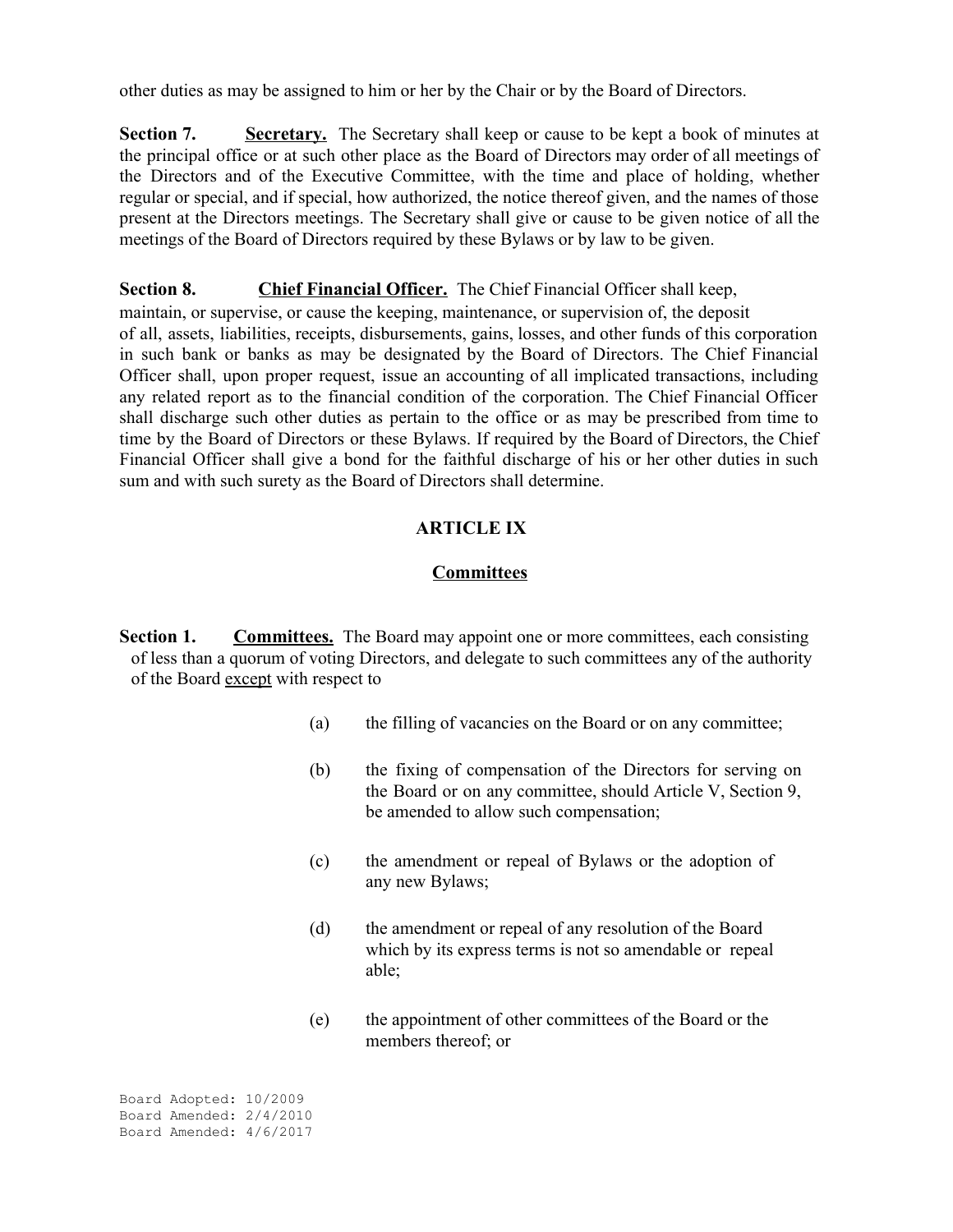(f) the approval of any self-dealing transaction, as such transactions are defined in Section 5233 (a) of the California Nonprofit Public Benefit Corporations Law.

Any such committee must be created, and the members thereof appointed, by resolution adopted by a majority of the Directors then in office, provided a quorum is present. Any such committee may be designated an Executive Committee or by such other name as the Board shall specify. The Board may appoint, in the same manner, alternate members at any meeting of the committee. The Board shall have the power to prescribe the manner in which proceedings of any such committee shall be conducted. In the absence of any such prescription, such committee shall have the power to prescribe the manner in which its proceedings shall be conducted. Minutes shall be kept of each meetings of each committee.

**Section 2. Committee Procedures.** The Board of Directors may prescribe appropriate rules, not inconsistent with the Bylaws, by which proceedings of any committee shall be conducted.

**Section 3. Advisory Committee.** The Board of Directors shall create, appoint and empower one (1) or more advisory committee(s) variously constituted of parent(s), student(s), and charter community member(s), which committee(s) shall variously

(a) advise and make recommendations to the Board of Directors in the areas of programs, operations,

management, administration, admissions, fees, personnel, grants/contracts, and finances.

# **ARTICLE X**

### **Contracts, Loans. Checks, Deposits. and Gifts**

**Section 1. Contracts.** The Board of Directors may authorize any Officer or agent of the corporation, in addition to the Officers so authorized by these Bylaws, to enter into any contract or execute and deliver any instrument in the name of and on behalf of the corporation, and such authority may be general or confined to specific instances.

**Section 2. Loans.** The Board of Directors shall not make any loan of money or property to, or guaranty the obligation of, any Director or Officer, unless approved by the California Attorney General.

**Section 3. <b>Borrowing.** No loan shall be contracted on behalf of the corporation and no evidence of indebtedness shall be issued in its name unless authorized by a resolution of the Board of Directors.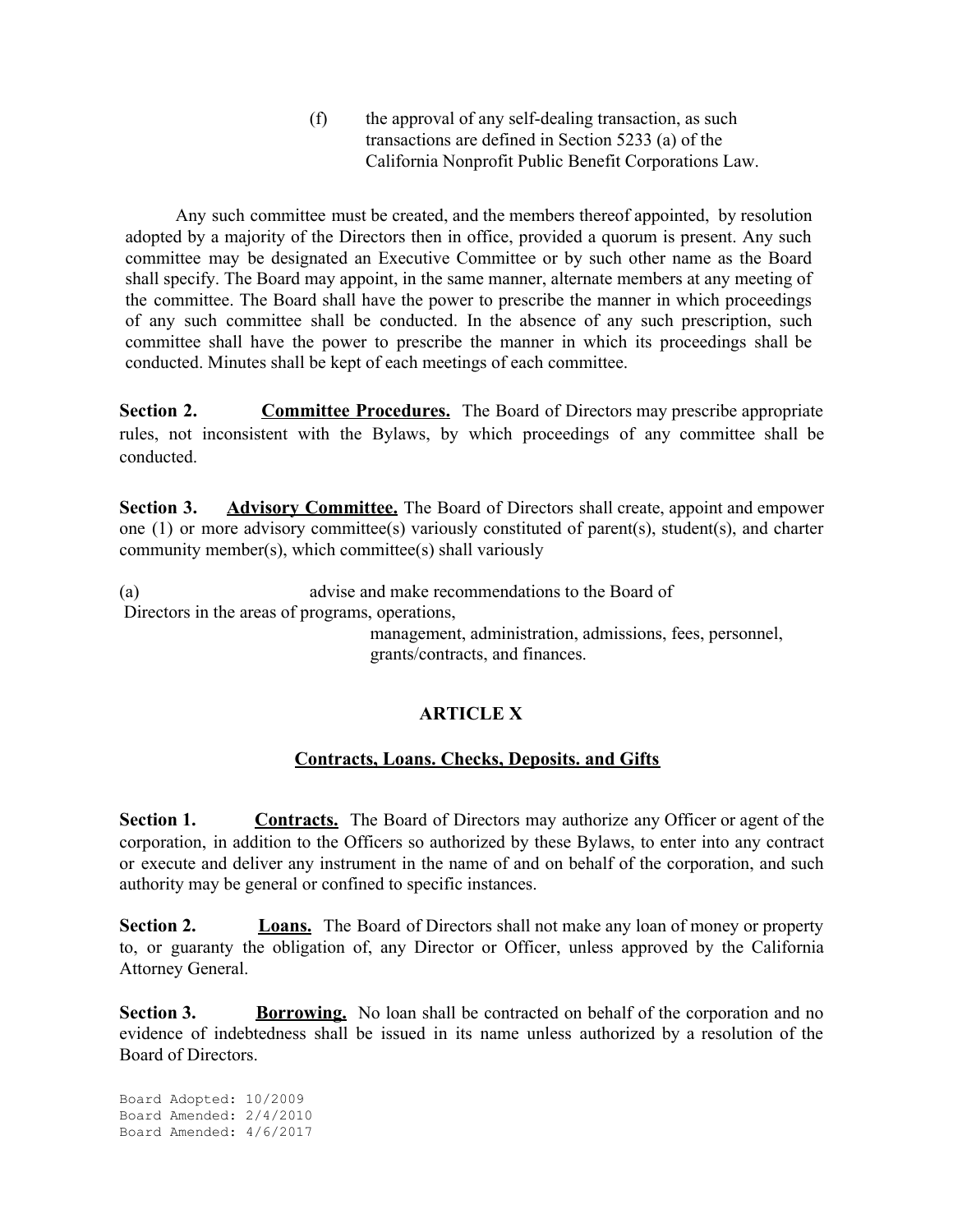**Section 4. Checks, Drafts. Etc**. All checks, drafts, or other orders for the payment of money, and all notes or other evidence of indebtedness issued in the name of the corporation shall be signed by such Officer or Officers, agent or agents of the corporation and in such manner as, from time to time, shall be determined by resolution of the Board of Directors.

**Section 5. Deposits.** All funds of the corporation shall be deposited from time to time to the credit of the corporation in such banks, trust companies, or other depositories as the Board of Directors may select.

**Section 6. Gifts.** The Board of Directors may at their discretion accept on behalf of the corporation any contribution, gift, bequest, or devise for the general purposes or for any specific purpose of the corporation.

## **ARTICLE XI**

### **Miscellaneous**

**Section 1. Fiscal Year**. The fiscal year of the corporation shall begin on the first day of July and shall end on the last day of June in each year unless otherwise determined by resolution of the Board of Directors.

**Section 2. Rules**. The Board of Directors may adopt, amend, or repeal rules not inconsistent with these Bylaws for the management of the internal affairs of the corporation and the governance of its Officers, agents, committees, and employees.

**Section 3. Books and Records**. The corporation shall keep correct and complete books and records of account and shall also keep records and minutes of the proceedings of the Board of Directors and committees. Copies of the minutes of the Board of Directors and of the committees shall be regularly distributed to each member of the Board of Directors. Notwithstanding anything else herein and to the extent allowable by law, all such books and records shall be kept either in written form or in any other form capable of being converted into written form.

**Section 4. Corporate Seal.** The Board of Directors may provide a corporate seal, which shall be in the form of a circle and shall have inscribed thereon the name of the corporation, the date of its incorporation, and the word "California."

**Section 5.** Waiver of Notice. Whenever any notices are required to be given under the provisions of the Nonprofit Public Benefit Corporation Law of the State of California, or under the provisions of the Articles of Incorporation of the corporation, or these Bylaws, a waiver thereof in writing signed by the persons entitled to such notice, whether dated before or after the time stated herein, to the extent permitted by law, shall be deemed equivalent to the giving of such notice.